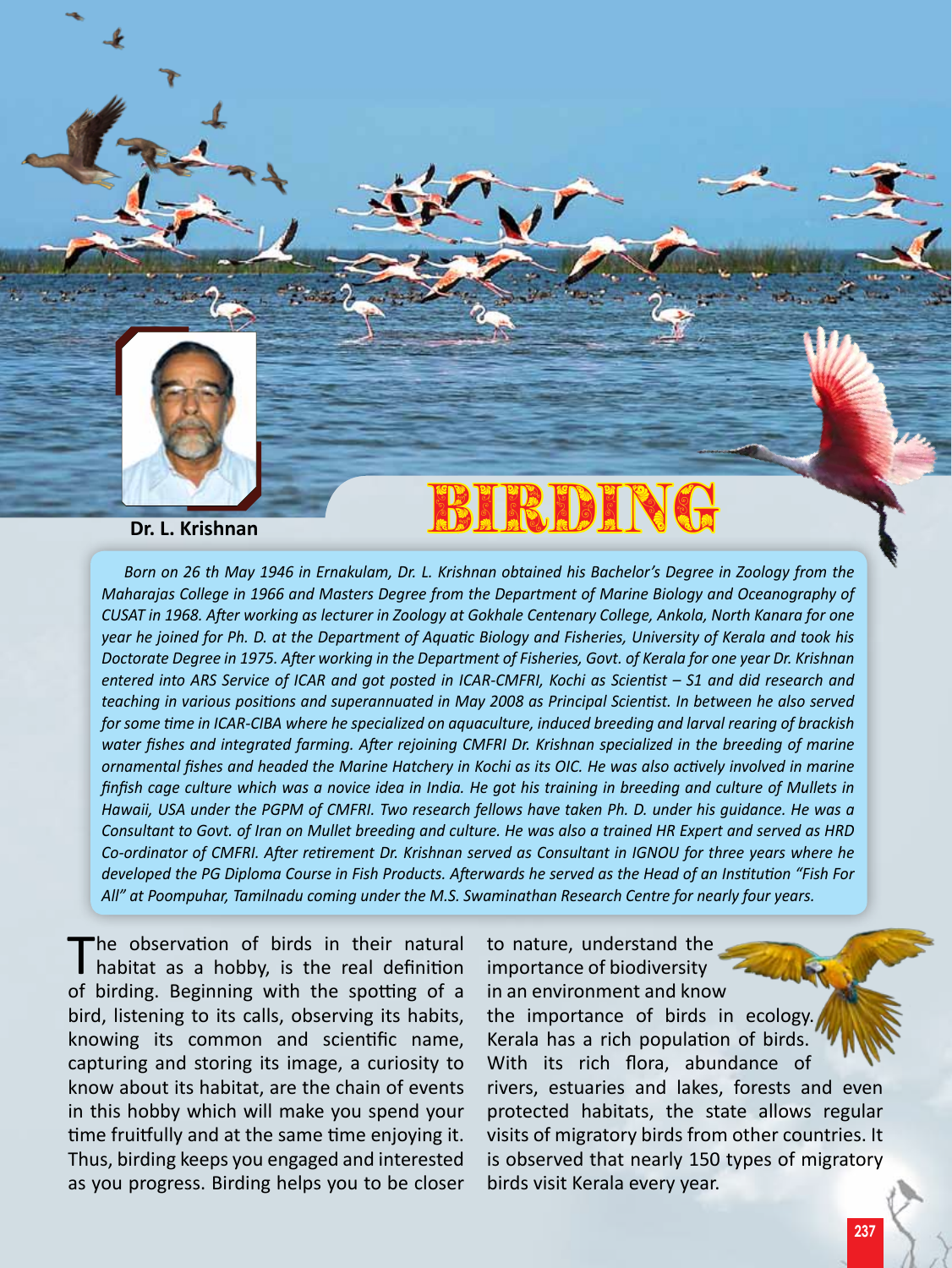

Birding does not need much investment in terms of money. The patience to wander around and a good, persistent observation capacity are the basic needs. However, a good binocular and a camera with binocular lenses, if affordable, adds a lot to this hobby. Stalwarts like Dr. Salim Ali have contributed a lot to understand the life histories of these adorable feathery friends. You can observe birds from the comforts of your apartment or house, or outside in your own garden or in a public park. The diversity of these feathery beauties increases in and around paddy fields, near water bodies or in uninhabited stretches of lands. Mangroves and swampy areas attract a wide variety of water birds. Open areas with coconut trees in our villages attract parrots and wood peckers.

If you really want to experience the pleasure of birding, reach near a water body early in the morning before sunrise. Here the birds are very active till the sun reaches its prime position. These water bodies abound in bird species such as ducks, egrets, cormorants, king fishers, terns, fish eating eagles, storks, swamp hens etc. Water birds like a heron or a stork with their exotic plumes can be observed standing like stilts on one leg, sometimes in low water and observing the water with patience and concentration. Suddenly with a swift motion, they reach water with their sinuous head and come out with a live fish in their beak which they swallow with a quick gesture.

The brightly plumed kingfisher with its strong beak sits on a low branch and suddenly, like a missile, dart into the water and catch a passing fish. The jacanas can be seen walking steadily on top of water lily leaves with a nimble balancing act with the help of their long-webbed toes. The black sinuous headed cormorants with their shiny, oily black plumes, dive down and disappear into the water, and all on a sudden surface at a distance with fish in their beak. Ducks in different hues and sizes wade happily in search of fishes.





Little Egret

Cormorant

During migratory season, a birder can observe exotic birds like pelicans, flamingoes and painted storks in mangrove swamps like Kandakkadavu (near Chellanum) and Kadamakkudy. The sight of spotted pelicans nesting on top



Kingfisher

of coconut trees and nursing their chicks is a rare feast for the eyes of a birder. These huge birds can also be seen wading and swimming in the pond land catching fish with their bag like mouth. The sight of a tall and stout painted stork with its brightly painted beak standing upright on the branch of a tree, like a soldier on watch, is really awesome. The local youth in Kandakkadavu speak proudly of these migratory birds and guide you to spot the birds.

Kadamakkudy near Cheranellur, with abundant pokkali rice fields is a great spot to view water birds, as you walk lazily along narrow bunds of the ponds. You can boast of sighting the black beaked ibis birds foraging for food in the marshy grass. The wide array of heron species in varying plumage makes you wonder

Pelican with Chicks Ibis and a Painted Stork



**238**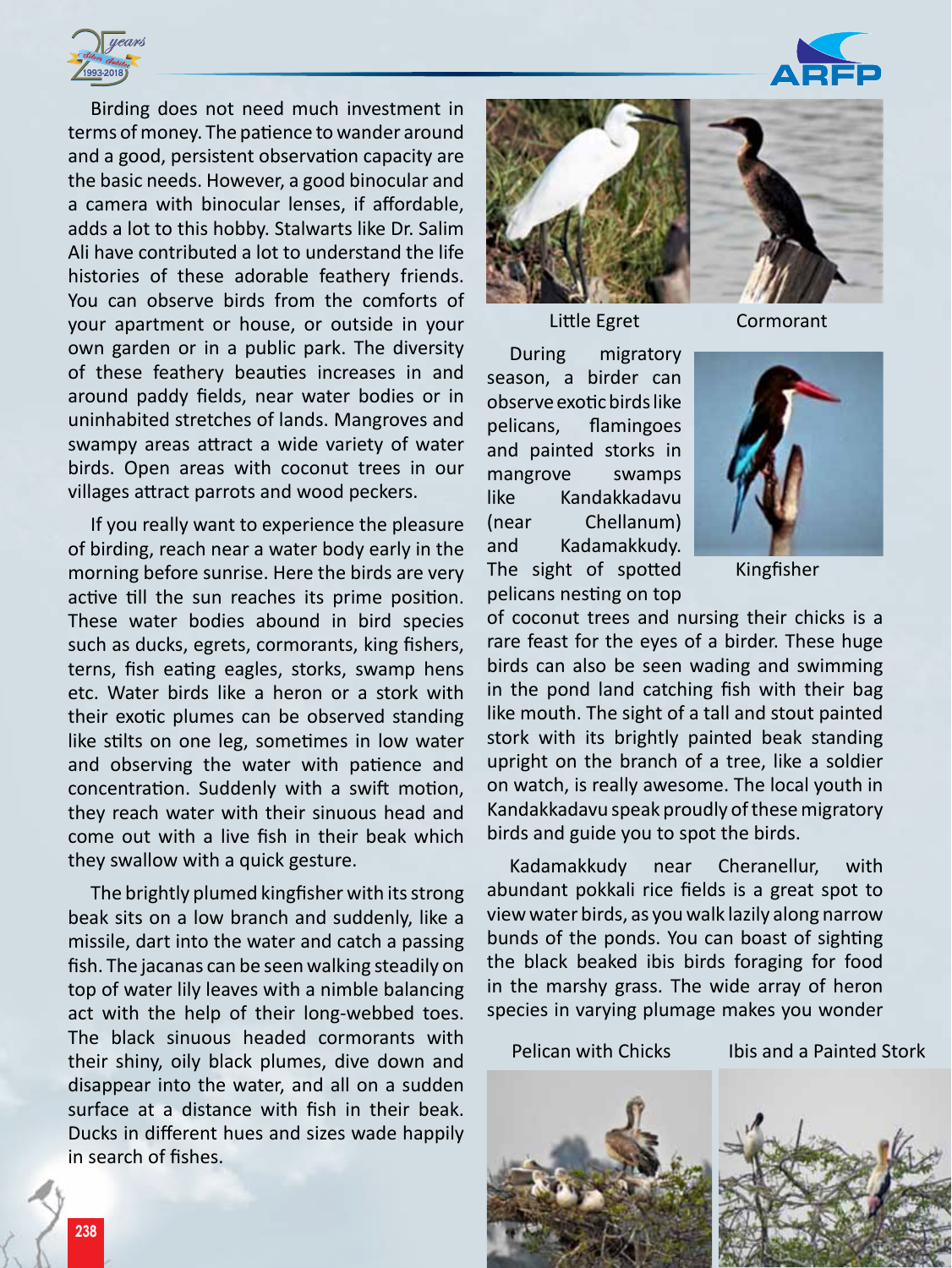







Wood Pecker Nesting Parrots

struck. Flocks of stilts, ducks and the brightly coloured swamp hens enthrall you. The sights of little cormorants and darters swimming in groups and at times perching on poles drying their wings is a great treat for the eyes and a good chance to photograph them. Many birders from various parts of our country visit this area equipped with zoom lensed cameras and tripods to capture these winged beauties. Frequent sightings of fish-eating eagles and Brahminy kites hovering above, is common. You can walk for hours observing these winged wonders.



Swamp Hen Ducks

A good birder can easily spot the black beautiful drongos, the robins, the colorful crested bulbuls, the noisy mynas, the timid doves, the chirpy sparrows, the exotic coloured sunbirds and many more winged beauties, if he takes a stroll along a silent road early in the morning. With luck, one can even be rewarded with the sight of the elusive koel with its melodious cooing. I have many a times spotted a small hawk waiting to pounce on smaller birds with its shrewd eyes, while staring into my vacant backyard.

A visit to a sea beach like Vypin can reward you with the sights of flocks of sea gulls, terns and sand plovers.

A visit and a good walk inside a bird sanctuary like Thattekad may enable you to spot rare birds like the Ceylonese frog mouth. This area boasts of two types of migratory birds, forest based and water based. Migratory birds visit Thattekad between October and February. Around 322 varieties of birds visit this sanctuary. This sanctuary came into existence because of the efforts of the doyen Dr. Salim Ali. Our country boasts of nearly 1200 species of birds of which 61 are endemic. There are ample opportunities for an avid birder to satisfy his interest by visiting sanctuaries such as Bharatpur bird sanctuary in Rajasthan, Sultanpur sanctuary in Haryana, Salim Ali sanctuary in Goa, Kumarakom bird sanctuary in Kerala, Vedanthangal bird sanctuary in Tamil Nadu, Chilka Lake bird sanctuary in Orissa, Mangalavanam bird sanctuary in Kochi etc.

A birder should carefully follow the following ethics while observing the winged beauties.

- a. Never endanger the welfare of the birds. Keep a safe distance from them while observing or photographing them.
- b. Never trespass into private property while birding. Respect the rights of others while wandering.
- c. Never disturb nesting birds.
- d. If possible keep records.
- e. Be a silent and patient observer.

## **Prerequisites of a birder**

Inculcate an interest to learn more about the winged friends. Be an early bird and reach the birding spot before sunrise. A cap, a small book and pencil, some snacks and a water bottle, a small tube of insect repellent, all packed in a back pack will enable you to enjoy the hobby. A good pair of binoculars can be of great use to watch and enjoy the birds and their behavior. A good